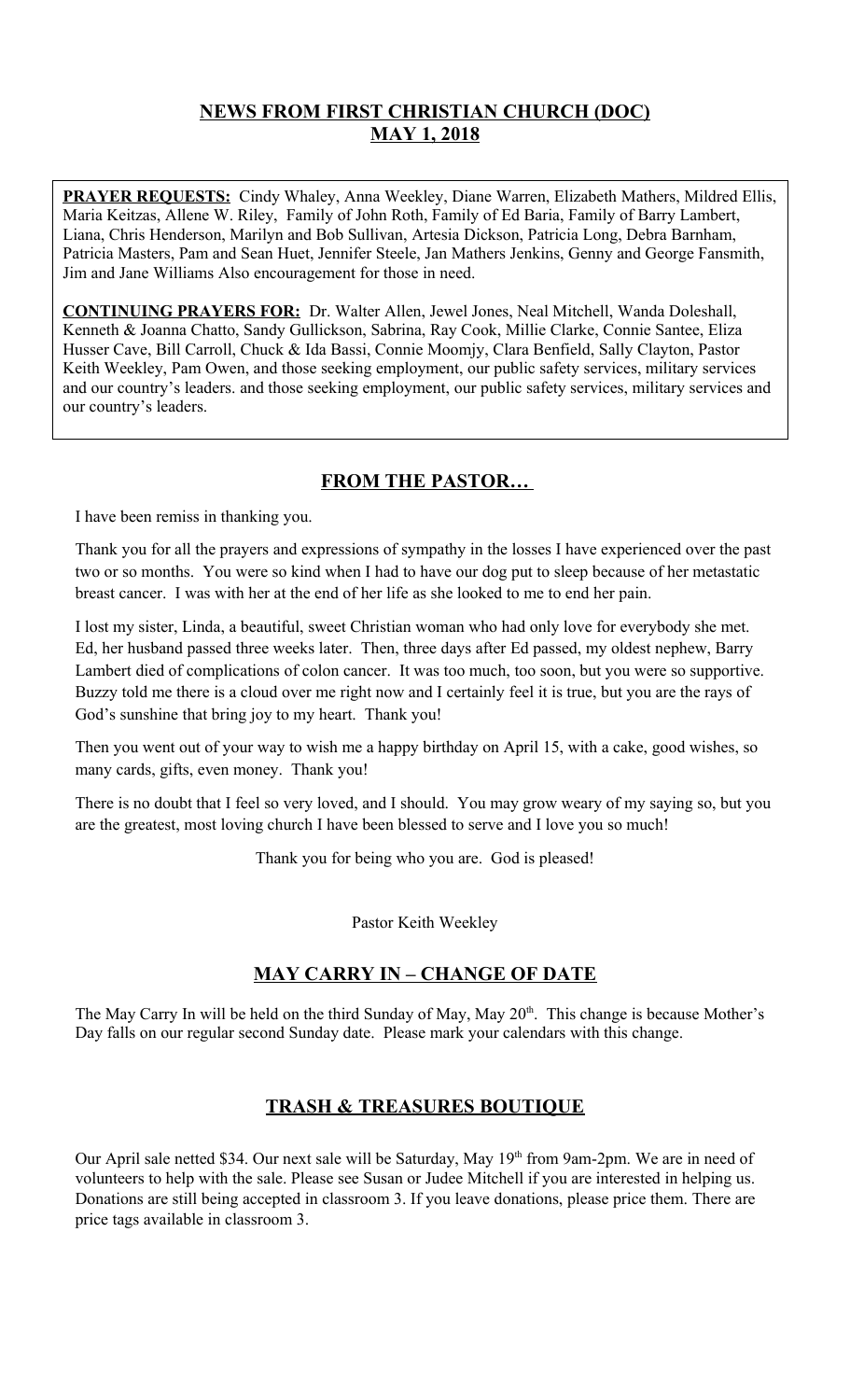# **HAVE A LISTEN: PAGENTRY, HISTORY AND CHRISTIAN**

On Wednesday, April 26<sup>th</sup>, Pastor Weekley, Caroline Hale, Margaret Logan and Bryan Riley visited Clara Benfield in her home on Parrot Street in Aiken, South Carolina. As I share this wonderful experience with you, I must say Mrs. Benfield has a fabulous sense of humor and an amazing ability to recall experiences from her youth to senior adulthood. We were entertained, gained some knowledge of historical significance and had communion. Provided are photos of Pastor Weekley serving communion to Mrs. Benfield. Upon completion of communion and prayer an alluring fellowship followed.



Pastor Serving Communion Bread to Mrs. Benfield



Pastor Serving Communion Wine to Mrs. Benfield



Pictured in upper right corner: Sisters Virginia (left) and Clare (right)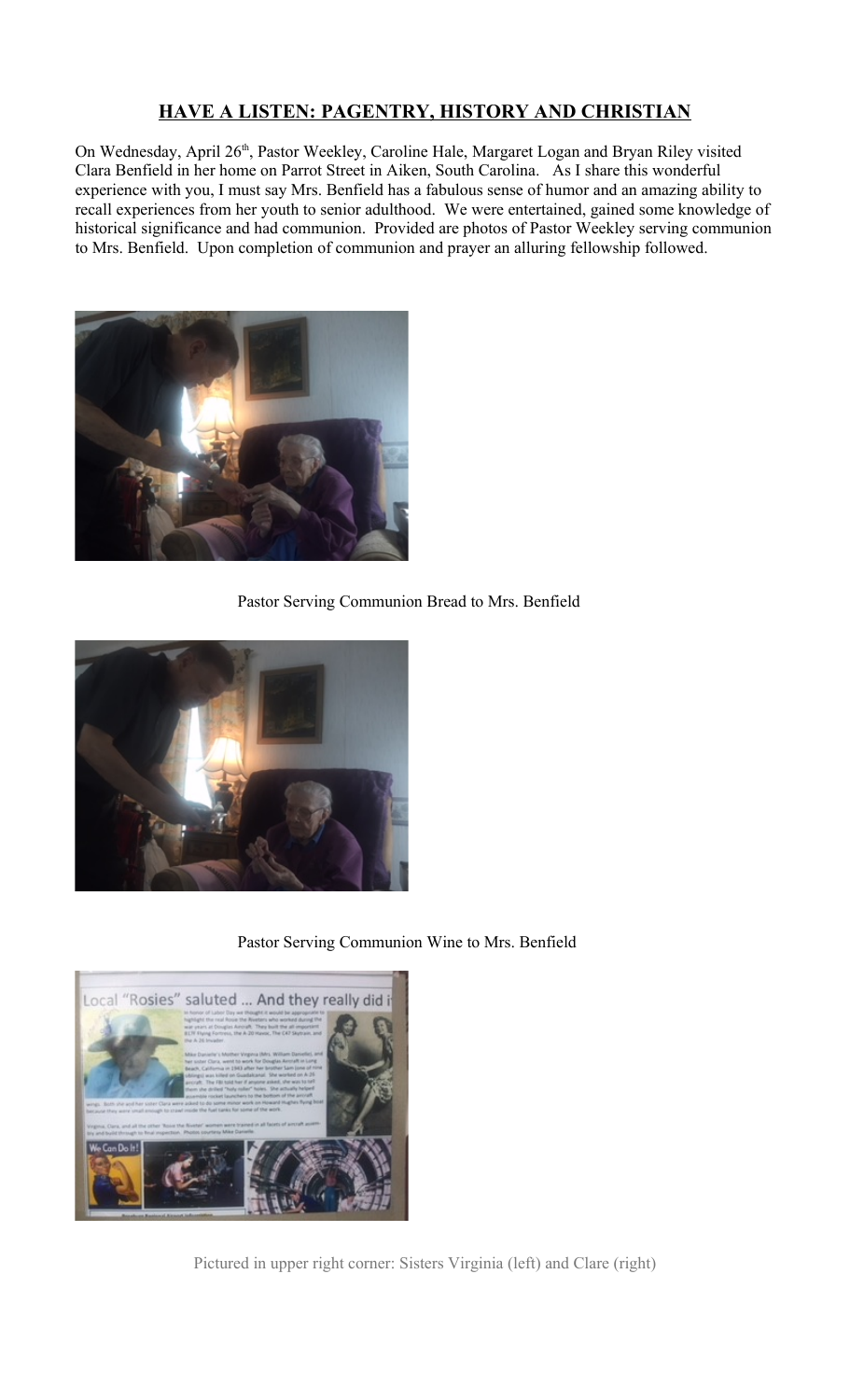### **PENTECOST SPECIAL OFFERING 2018**

### **MAY 20, 2018**

#### **"Planting churches can help change the world"**

"Planting a church can make a huge and lasting impression in the community 'By empowering the oppressed, praying for the disenfranchised, caring for the poor and promoting hope in a fragmented world, the church can literally help change the world,' he adds.

Each year, half of the Pentecost Offering is designated to the local Christian Disciples Region/Area in an effort to start and sustain new churches. The other half is used by Hope Partnership to support the recruitment, assessment, training and coaching of new church leaders at events like Leadership Academy.

Disciples are on course to starting 1,000 new churches by 2020. For additional information, visit [www.hopepmt.org.](http://www.hopepmt.org/)"

During our Worship Service on May 20<sup>th</sup>, you will have the opportunity to donate to the Pentecost Offering, using the offering envelope that you can find in your bulletin. More information will accompany the bulletin through an inserted flyer.

Thank you for your consideration in this regard.

# **A THANK YOU FROM CAROLINE HALE**

As Christians we are asked to serve our Church with the talent we each possess, which is why I volunteered as Church Secretary. I appreciate the card and gift I received recently. As the Church Secretary, I believed that that position would be the best use of the talents I had been given. My tenure served as a learning experience for me, especially when it came to the use of the computer. But, with the help of many patient individuals, I began to feel comfortable with this task, although never achieving the status of complete competency. It was my pleasure and enjoyment to work with the Congregation and Ministerial staff over the years. Thank you to each of you for your patience and understanding in dealing with the Church Office as we all try to do the work of First Christian Church.

#### **ANGELS AMONG US**

I participated in this annual fundraiser on April  $28<sup>th</sup>$  to help raise money to find a cure for glioblastoma, a stage 4 brain cancer. I was diagnosed with this disease on October 1, 2006 and underwent surgery, radiation and chemotherapy. My co-captain, Jodi Novak, and I, raised money for our team, " Because Gray Matters". We raised \$9,958 this year, and the grand total for the event set another record of \$2,305,370! All the proceeds go to the Preston Robert Tisch Brain Tumor Center at Duke. Robin Brooks and my dog, Sukie, also traveled to Duke to participate. The researchers at Duke are closer than ever to finding a cure as they are seeking FDA approval that increases the survival rate for this dreadful disease by 400%. Currently, the survival rate is less than 5%. Thanks to everyone that donated money to this worthwhile cause.

Susan Poster Ullmann

#### **BOOK SIGNING**

"Powers Beyond" is the title of a novel by Charles Brakett that every Christian will want to read. The story focuses on a young man who has powers beyond our capability because of surgeries that were done to save his life following an auto accident. The young man is not a Christian as the story begins, but he is in love with a young lady who will not marry him because of this. The novel contains suspense, intrigue, espionage, as well as other mysteries. It is a Christian fantasy and science fiction story rolled into one!

The author will be at the Aiken County Museum (Banksia) on June 9 for a book signing.